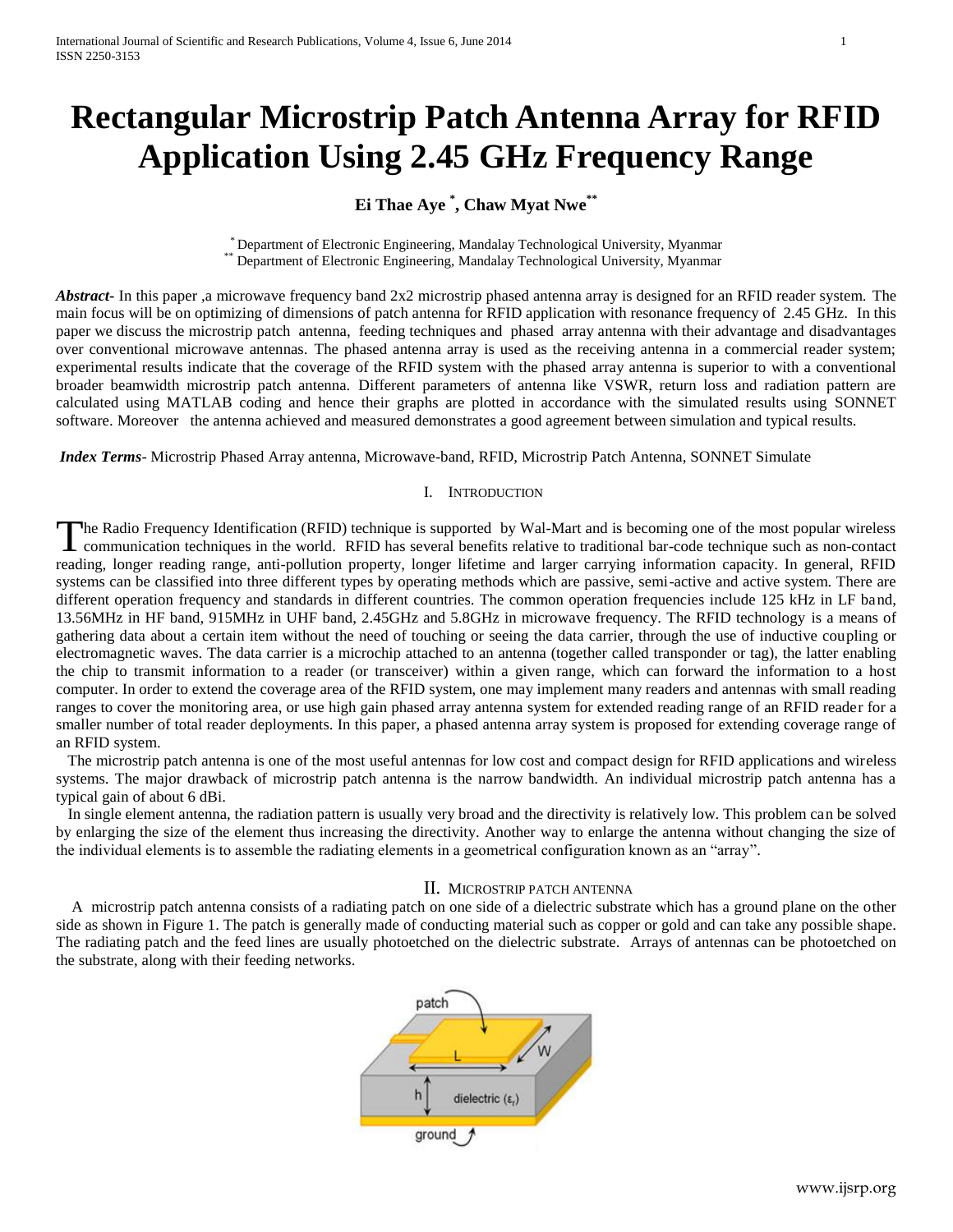#### Figure 1 : A Typical Microstrip Patch Antenna

# *A.Feeding Method*

 There are many methods of feeding a microstrip antenna. The most popular methods are: Microstrip Line, Coaxial Probe (coplanar feed), Proximity Coupling, Aperture Coupling. Table-l shows different properties of different feeding mechanisms. Based on the properties in Table-l and also on the heritage, Line Fed in combination with Co-axial fed probe is used for design purpose since it provides better matching and wide bandwidth and low feed radiations.

| <b>Characteristic</b>  | Line<br>Feed  | Probe<br>Feed         | Aperture<br>Coupled<br>Feed | Proximity<br>Coupled<br>Feed |
|------------------------|---------------|-----------------------|-----------------------------|------------------------------|
| <b>Feed Radiation</b>  | Less          | Less                  | Less                        | Minimum                      |
| Reliability            | <b>Better</b> | Good                  | Good                        | Good                         |
| Ease of<br>Fabrication | Easy          | Soldering<br>Required | Alignment<br>Required       | Alignment<br>Required        |
| Impendence<br>Matching | Easy          | Easy                  | Easy                        | Easy                         |
| Bandwidth              | $2 - 5%$      | $2 - 5%$              | $2 - 5%$                    | 13%                          |

Table I: Microstrip Feeding Mechanisms Properties

# *B.Phased Array Antenna*

 Phased array antenna is a multiple-antenna system.In order to achieve higher directivity and additional gain, antenna elements can be arranged to form linear or planar arrays.Consist of multiple antennas (elements) 'collaborating' to synthesize radiation characteristics not available with a single antenna.They are able to match the radiation pattern to the desired coverage area and to change the radiation pattern electronically through the control of the phase and amplitude. In addition, they are used to scan the beam of an antenna system, increase the directivity, and perform various other functions which would be difficult with any one single element. The elements can be fed by a single line or by multiple lines in a feed network arrangement. There are three types of array;liner array,planner array and conformal array.

#### III. DESIGN STEPS OF MICROSTRIP PATCH ANTENNA

# *A.Substrate Selection*

Dielectric constant  $(\xi r)$  is in the range from 2.2 to 14. Er of air, polystyrene, dielectric honey comb is in the range from 0 to 2. Er of fiber glass reinforced teflon is in the range from 2 to 4. Er of ceramic, quartz, alumina is in the range from 4 to 10. Dielectric constant should be less than  $4(Er<4)$  in order to get higher radiation efficiency and directivity. Heigh should be h<1.5mm for operating frequency less than 10 GHz. So the proposed system selects 1.5mm.

# *B.Calculate The Width Of The Patch*

The selected parameters for the antenna design are as follows:

 $F<sub>o</sub> =$  Operating frequency = 2.45GHz

 $\mathcal{E}_r$  = Dielectric Constant of the substrate (here  $\mathcal{E}_r = 2.2$  for duroid 5880 substrate)  $h =$  substrate height = 1.5mm

$$
W = \frac{c}{2F_0\sqrt{\frac{\epsilon_r + 1}{2}}}
$$

Where,  $W = width of the patch$ 

 $C$  =free-space velocity

 $\mathcal{E}_{r}$  =dielectric constant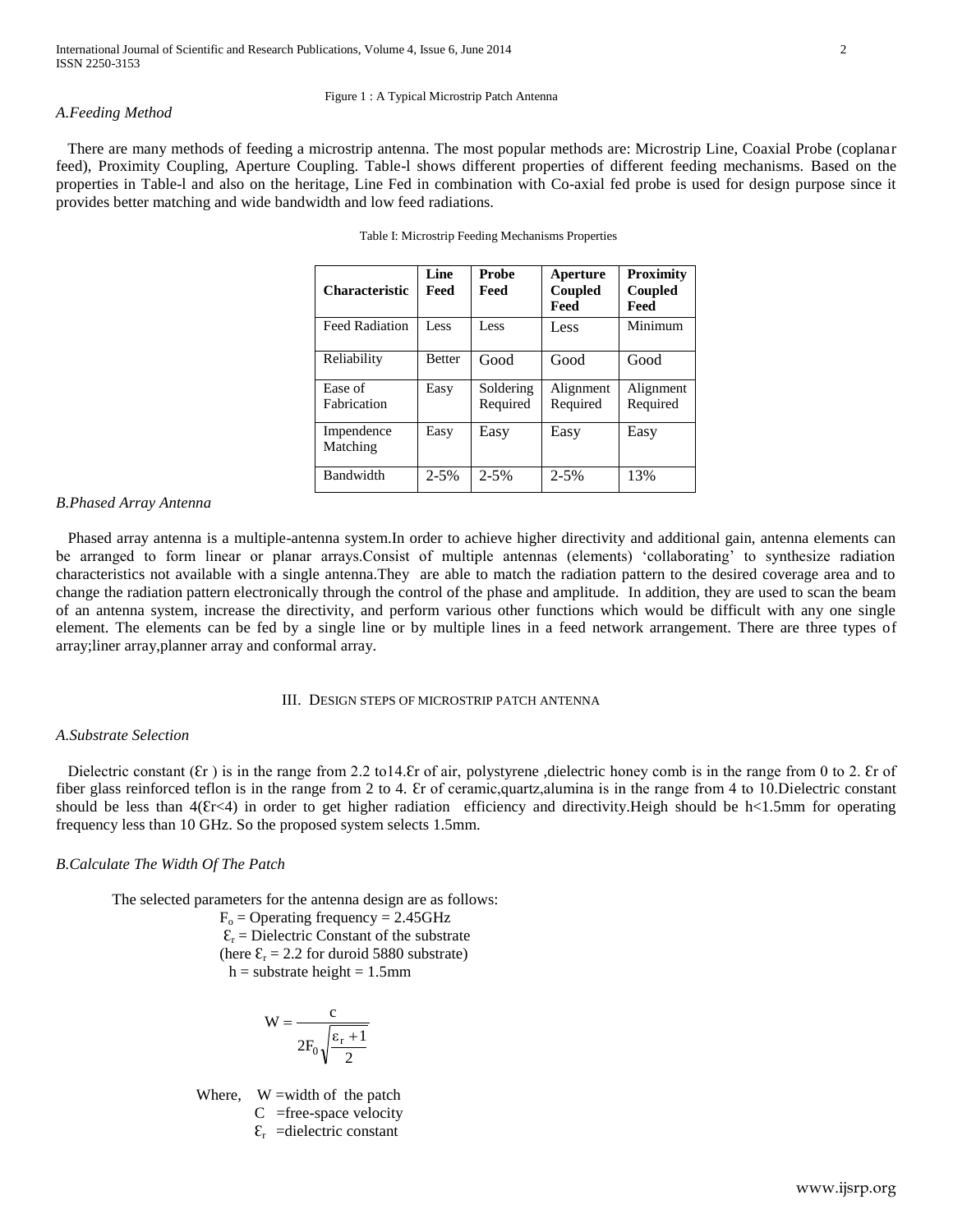International Journal of Scientific and Research Publications, Volume 4, Issue 6, June 2014 3 ISSN 2250-3153

*C.Calculate The Length Of The Patch*

$$
\epsilon_{\text{reff}} = \frac{\epsilon_r + 1}{2} + \frac{\epsilon_r - 1}{2} [1 + 12 \frac{h}{w}]^{-\frac{1}{2}}
$$

$$
\Delta L = 0.412 h \frac{(\varepsilon_r + 0.3)(\frac{W}{h} + 0.264)}{(\varepsilon_r - 0.258)(\frac{W}{h} + 0.8)}
$$
  $L = L_{eff} - 2\Delta L$ 

Where,  $\Delta L$  = effective increase in length due to fringing effects

 $L$  =the actual length of the patch

Leff =effective length of the patch

 $\mathcal{E}_{\text{reff}}$  = effective dielectric constant

 By using the above equations, MATLAB GUI is created for patch dimensions calculation. Fig. 2 demonstrates the calculated parameters of rectangular microstrip patch using MATLAB GUI.

 $\epsilon$ 



Figure 2: Matlab GUI for Patch Element Design Calculation

 The parameters of Rectangular Microstrip Patch Antenna (RMSA) are calculated using MATLAB and the following table is obtained.

Table II:Parameters of Rectangular Microstrip Patch Antenna

| <b>Parameters</b>                      | <b>Values</b>     |  |
|----------------------------------------|-------------------|--|
| Substrate Material                     | Duroid 5880       |  |
| Relative Permittivity of the substrate | 2.2               |  |
| Thickness of the dielectric            | 1.5 <sub>mm</sub> |  |
| <b>Operating Frequency</b>             | $2.45$ GHz        |  |
| Length                                 | 39.7893mm         |  |
| Width                                  | 48.4022mm         |  |
| Efficiency                             | 0.955702          |  |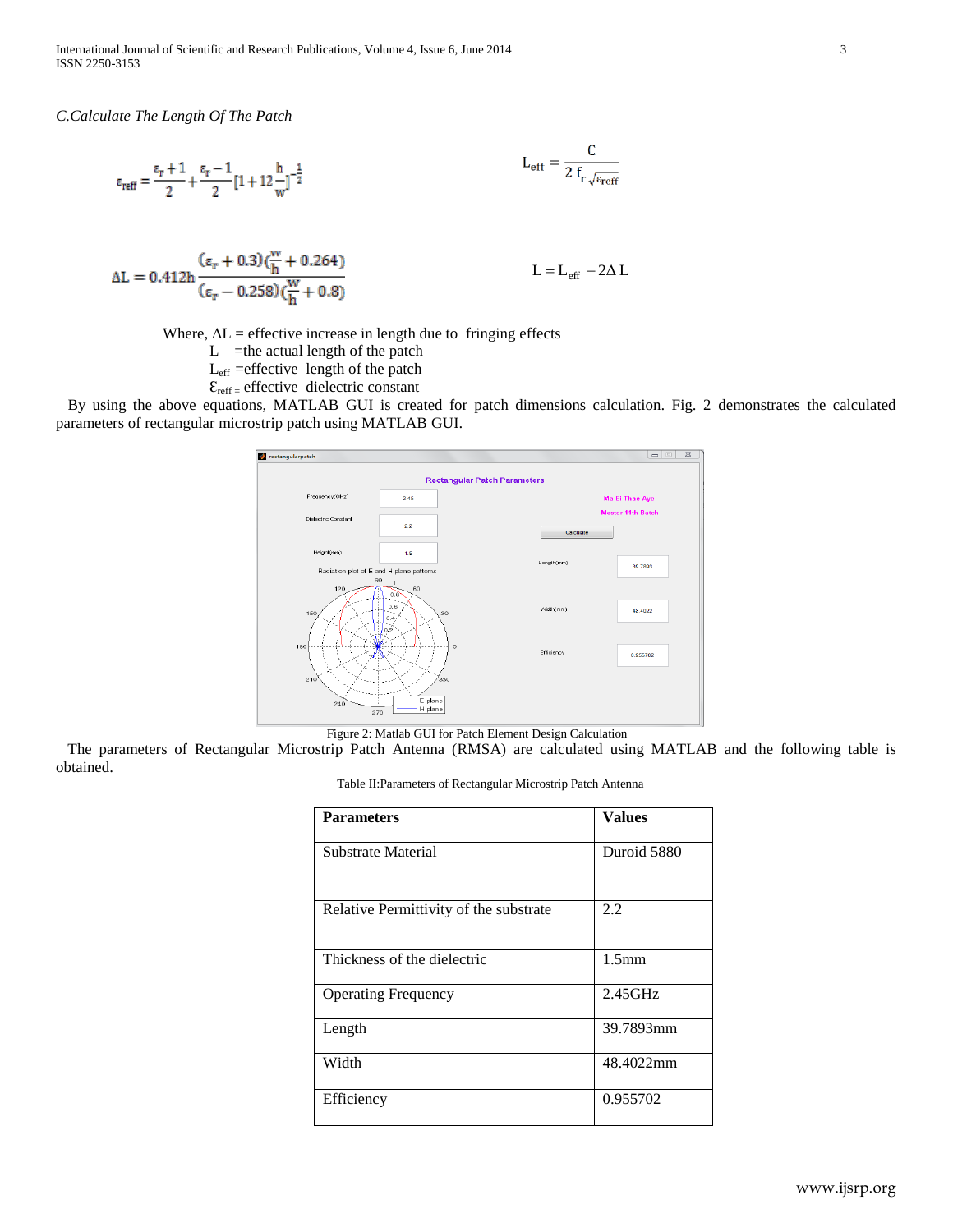# IV. SIMULATED RESULTS AND DISCUSSION

 The simulated results were obtained by considering an equivalent circuit of rectangular microstrip patch antenna using MATLAB for calculating various parameters. The designed parameters are utilized on SONNET software.

# *A. Return Loss*

 The S11 parameter for the proposed antenna was calculated and the simulated return loss results are shown in Figure 3. The value of return loss is -31.5224 dB in this proposed antenna. The achieved return loss value is small enough and frequency is very closed enough to the specified frequency band for 2.45 GHz RFID applications. The value of return loss i.e. -31.5224 dB shows that at the frequency point i.e. below the -10 dB region there is good matching. A negative value of return loss shows that this antenna had not many losses while transmitting the signals.



#### *B. VSWR*

 The value of voltage standing wave ratio(VSWR) should be in the range between 1 and 2. The acceptable VSWR is 1.5. Fig. 4 shows that the value of VSWR is close to the ideal value of 1 and 2:1 VSWR Bandwidth = 0.89796 with the measurements that are provided.



### *C.3D Gain*

 Radiation pattern is a graphical depiction of the relative field strength transmitted from or received by the antenna. The antenna should not have the side lobes and back lobes ideally. We cannot remove them completely but we can minimize them. Microstrip antennas can provide directivity in the range of 6-9dBi. Figure 5 shows the simulated 3-D radiation pattern with directivity of 8.31 dBi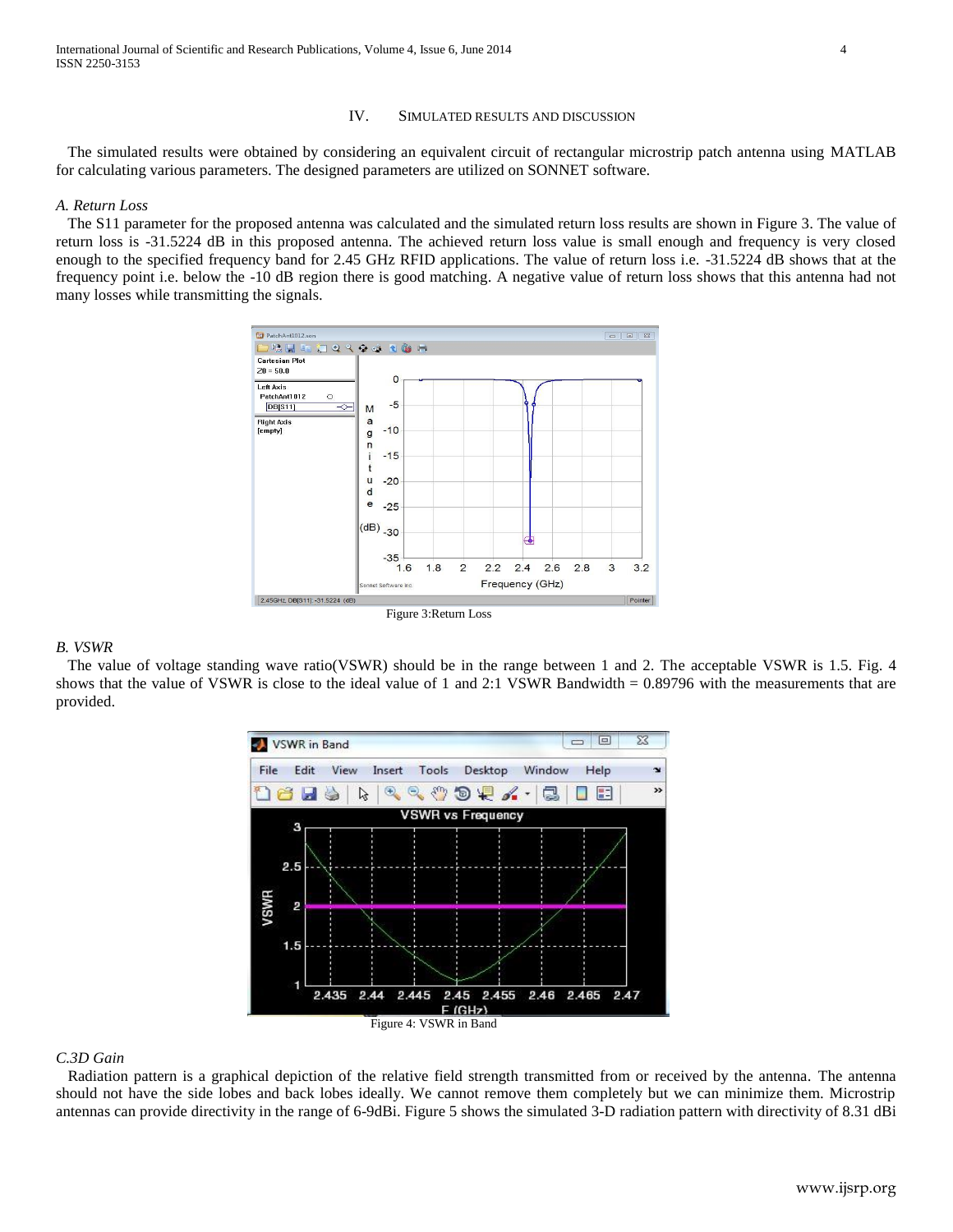for proposed antenna configuration at the resonating frequency of 2.45 GHz. 3-D radiation pattern with directivity of 8.31 dBi for proposed antenna is agreement with the typical value of the directivity in the range of 6-9dBi.



Figure 5: 3D Directivity and Gain

# *D.Antenna Spacing Pattern Of The Antenna Array*

The element spacing has a large influence on the array factor as well. If element spacing is greater than  $0.5\lambda$ , the side lobe is big and grating lobes occur. A grating lobe is another unwanted peak value in the radiation pattern of the array. If element spacing is less than 0.5λ ,mutual coupling effects occur. To avoid grating lobes and mutual coupling effects, the patch spacing for this design was chosen as 0.5λ. In this paper ,a microwave frequency band 2x2 microstrip phased antenna array is designed for an RFID reader system.

# *E.Compare With 3D Directivity And Gain Of 0.5λ Spacing And 0.6 λ Spacing*



www.ijsrp.org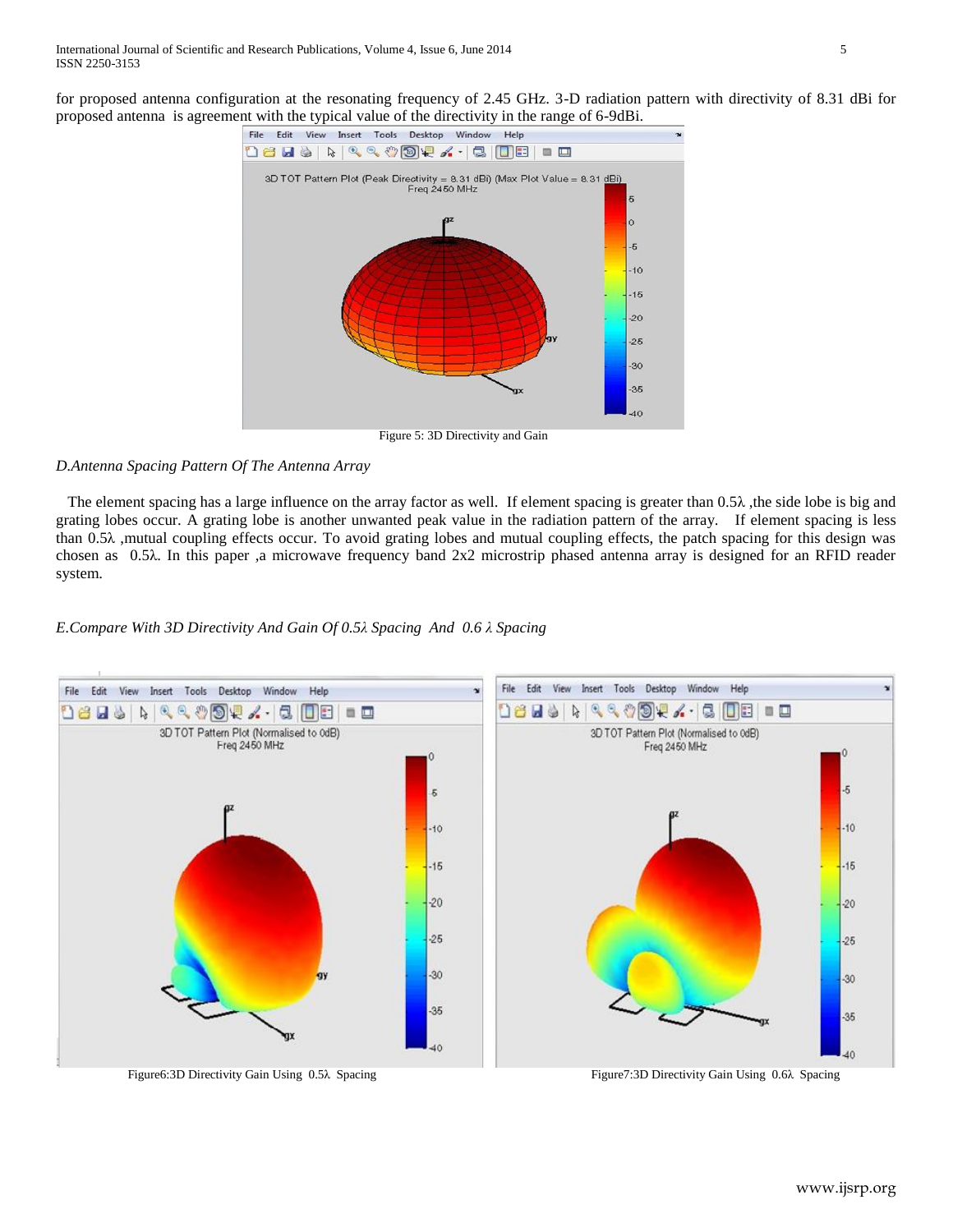In figure6,we find that if the patch spacing for this design was chosen as 0.5λ,we can avoid the occurance of grating lobes and the side lobes. In figure 7, we find that if element spacing is greater than  $0.5\lambda$ , the side lobe is big and grating lobes occur.

# *F. Compare With Rectangular Plot Of 0.5λ Spacing And 0.6λ Spacing*

 If the side lobe level is less than -10dB or -15dB,the antenna performance is good. In figure8, we find that the side lobe level is - 15dB. So the antenna performance is good. In figure 9, we find that the side lobe level is greater than -10dB.So the antenna performance is not good.



# V. CONCLUSION

 This paper has been presented the design and performance analysis of Microstrip Phased Array Antenna for RFID system. Physical patch dimensions were calculated in MATLAB and SONNET antenna simulator software was used to implement the performance of the patch. The selected patches were arranged in planner array form for RFID application. 4 patch elements were selected to achieve high gain and good efficiency. This proposed antenna model is cost effiective, high efficiency and impact design for the applications in 2.45GHz frequency range. The optimum design parameters (dielectric material=Duroid 5880, height of the substrate=1.5 mm, operating frequency=2.45GHz) were used to achieve the compact dimensions and high radiation efficiency. It provides a gain of 8.31 dBi, 95.5702 percent efficiency and VSWR < 2 is achieved over the complete frequency band with linear polarization of antenna in the desired part of the beam.

#### ACKNOWLEDGMENT

 The author wishes to express deep thanks to Dr. Chaw Myat Nwe ,Associate Professor, Mandalay Technological University, for her great efforts, supervision and encouragement. The author would like to express her sincere gratitude to Dr. Su Su Yi Mon,Dr Zaw Myo Lwin and Dr. Hla Myo Tun, Mandalay Technological University, for their suggestions and true-line guidance.

### **REFERENCES**